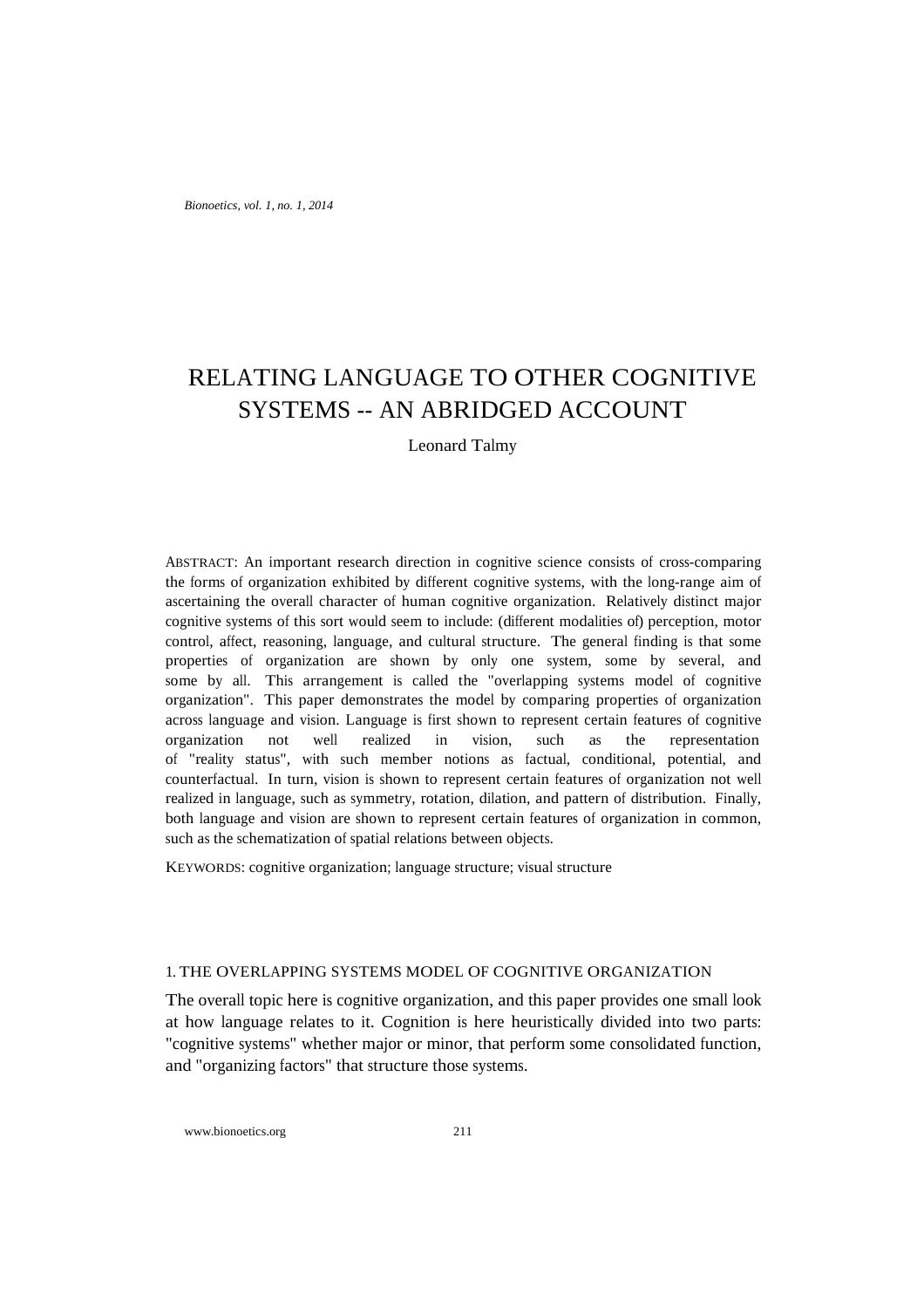### *1.1 Cognitive Systems*

Human cognition appears to include certain relatively distinct major cognitive systems. In possible order of their appearance in phylogenetic evolution, these include:

# (1) heuristic list of major cognitive systems

```
\Box earliest systems to evolve
perception in general or in its modalities: chemical, tactile, visual, 
auditory, etc. motor control
\Box later evolving systems
affect
reasoning / inferencing
forward simulation / planning
\Box last systems to evolve -- all coevolved in the human lineage language
gesture
culture (see Talmy 2000b, chapter 8, for a proposed system of cultural
structure) music, dance
```
# *1.2 Organizing Factors*

The major cognitive systems each have certain properties of organization. These are the "organizing factors", or particular realizations of these factors.

Many of these properties are comparable across systems. Some properties are shown by only one sys-tem, some by several, some by all. Those properties shown by all systems are aspects of the fundamental structuring of cognition. We call this arrangement the "overlapping systems model of cognitive organization" It can be represented by partially overlapping Venn circles. We label them "systems" because they are not autonomous Fodorian "modules", due in part to their overlap of properties.

(2) heuristic list of organizing factors

 $\Box$  constitutive factors

a. schematic structure: the abstracted schematic delineations and partitionings that structure a system, e.g.,:

1. multiple hierarchical embedding of structure [perhaps present in all cognitive systems]

2. combinatoriality: the system has an inventory of units;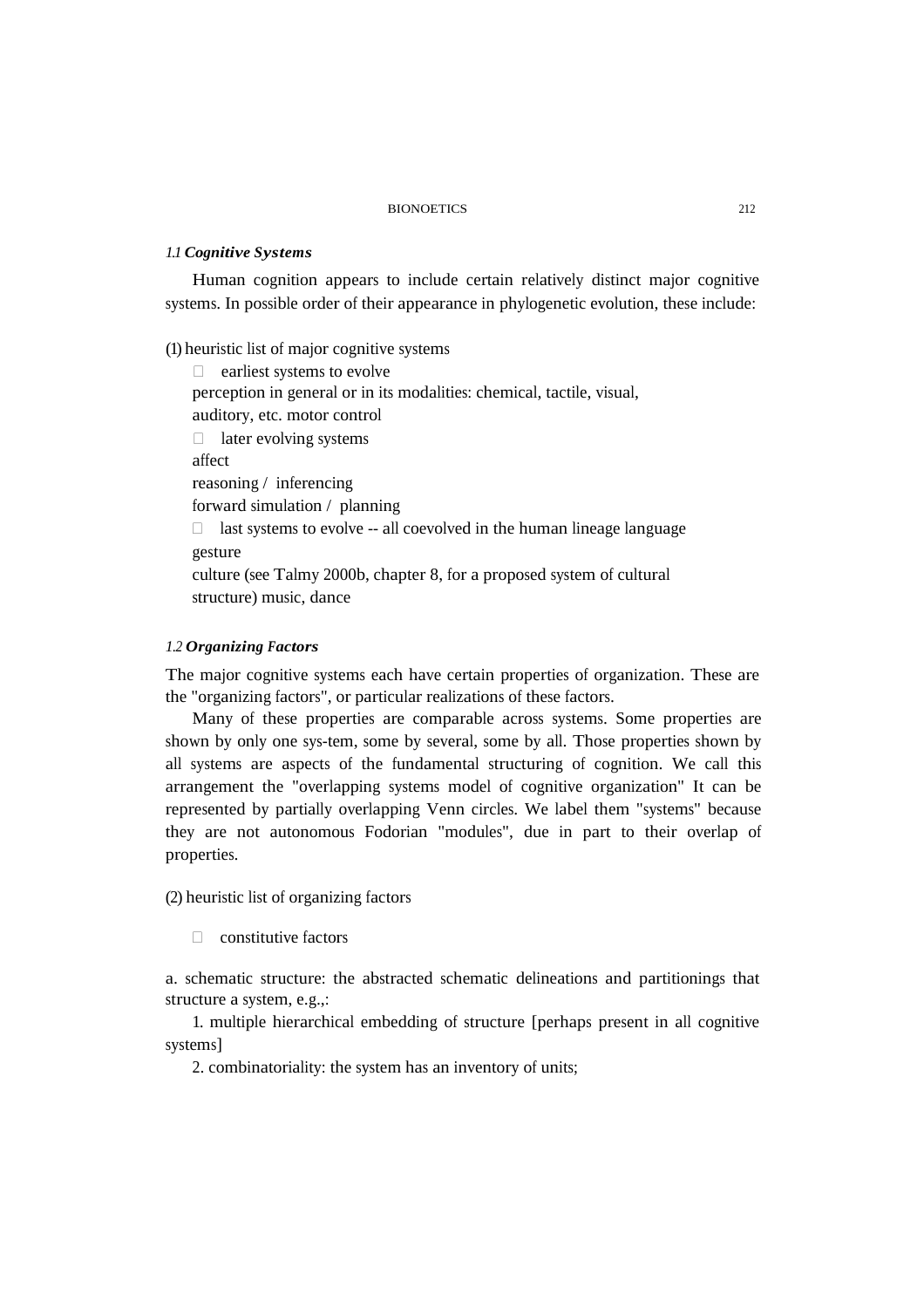different subsets of units can be selected and arranged to form higher-level entities. [perhaps strongest in the cognitive systems coevolving last in the human lineage]

b. temporal structure: temporal characteristics of particular aspects of a system, e.g.,:

1. "phase": starting, continuing, stopping, nonoccurring

2. "interrupts": putting on hold, resuming, waiting (until a triggering event)

3. "rate": functioning quickly, functioning slowly, speeding up, slowing down

4. coordination with the timing of another process: synchronizing, sequencing, concurrence, alternation, etc.

c. causal structure: causal / force interactions in particular aspects of a system

d. categorial structure: any form of categorization exhibited by a system, e.g.,:

1. superordinate and subordinate category inclusion 2. prototype structure

e. type of metric prevalent in particular aspects of a system, e.g.,: 1. discrete vs. gradient 2. absolute vs. relative

f. quantity structure : the amount or intensity of particular aspects of a system, e.g., as to its:

1. scope 2. granularity 3. "density"

g. the degree of differentiation in particular aspects of a system, e.g.,: 1. precise vs. approximate 2. elaborated vs. sketchy 3. clear vs. vague

 $\Box$  cognizing factors

h. attentional structure: the distribution of attention over a system, e.g.,:

1. the current pattern of foregrounding / backgrounding of different aspects of the system

2. the level of accessibility to consciousness that particular aspects of the system have

i. perspectival structure: the ways an adopted perspective point relates to a system, e.g.,:

1. distance away 2. stationary vs. moving

j. memory structure: how memory relates to particular aspects of a system, e.g.,: 1. storage and retrieval characteristics 2. novelty vs. familiarity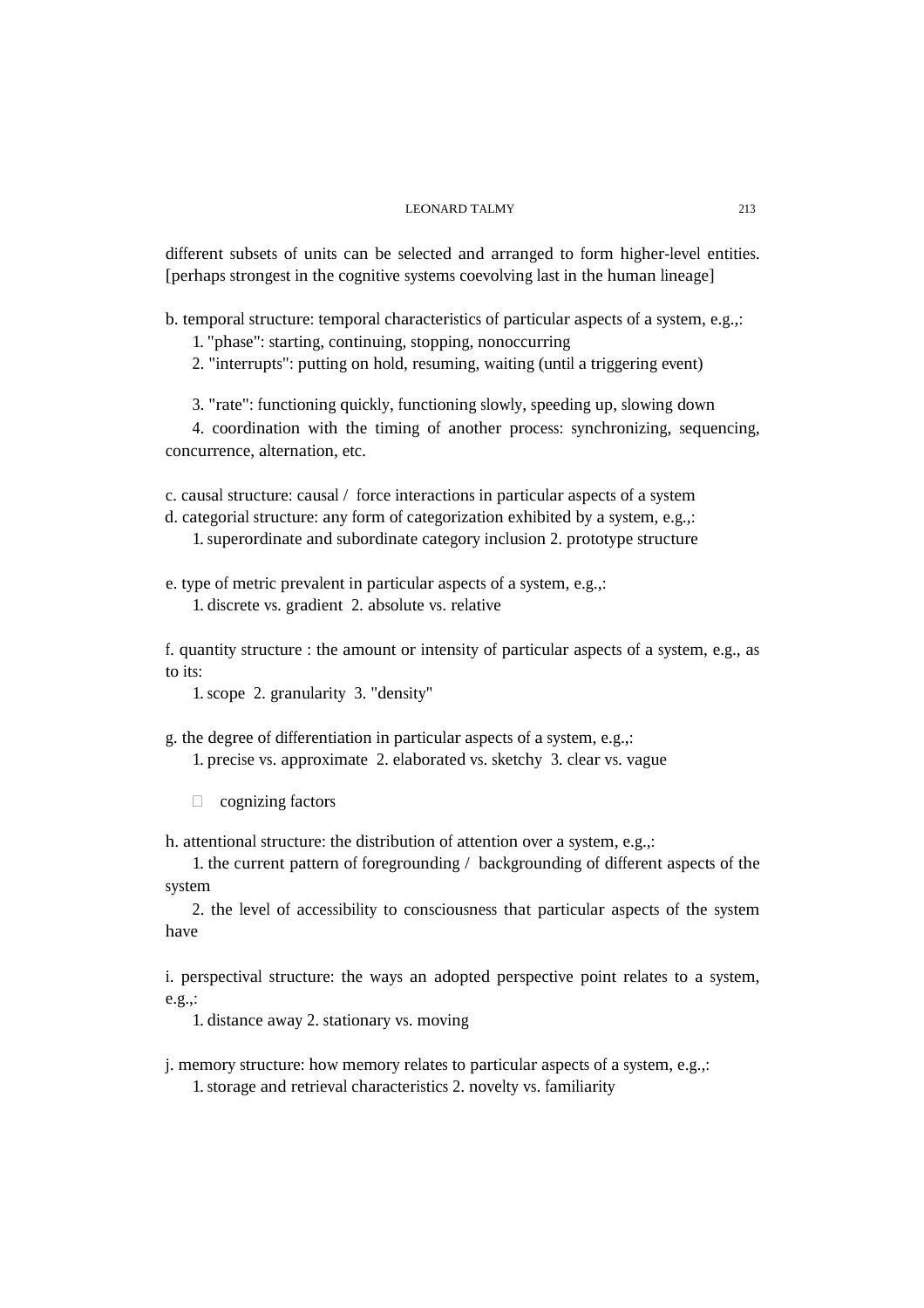k. epistemic structure: assessments of one's knowledge of or the reality of, particular aspects of a system, e.g.,:

1. doubt vs. certainty about a phenomenon

2. experiencing a phenomenon as originating externally vs. internally

l. evaluation: assessments applied to particular aspects of a system, e.g., its:

1. significance (important/irrelevant)

2. value (good/bad)

3. esthetic quality (beautiful/ugly [not modality specific])

4. appeal (appealing/unappealing)

 $\Box$  processing and house keeping factors

m. online monitoring of different aspects of a system, e.g.,:

1. error detection and correction 2. the tailoring of system inputs and outputs to each other

- n. affectability: the degree to which and the ways in which a cognitive system can be affected by other cognitive systems in the individual or by an outside agent  $(=$ its level of modular autonomy)
- o. plasticity: type and degree of long-term modifiability exhibited by particular aspects of a system, e.g.,: 1. developmental changes through life span 2. response to environmental changes
- p. maintenance: a system's upkeep of its functions and operations, and of its internal integrity, across local and neighboring changes
	- $\Box$  integrative factor

q. framework structure: a system's type of containing and integrating matrix in which all other organizing factors are combined and coordinated in their specific interrelations

### *1.3 Example of an organizing factor*

To illustrate the organizing factors, the very first case listed above is amplified here. It is the property of "multiple hierarchical embedding of structure" that a cognitive system can exhibit -- itself an instance of the (2a) factor, schematic structure. It may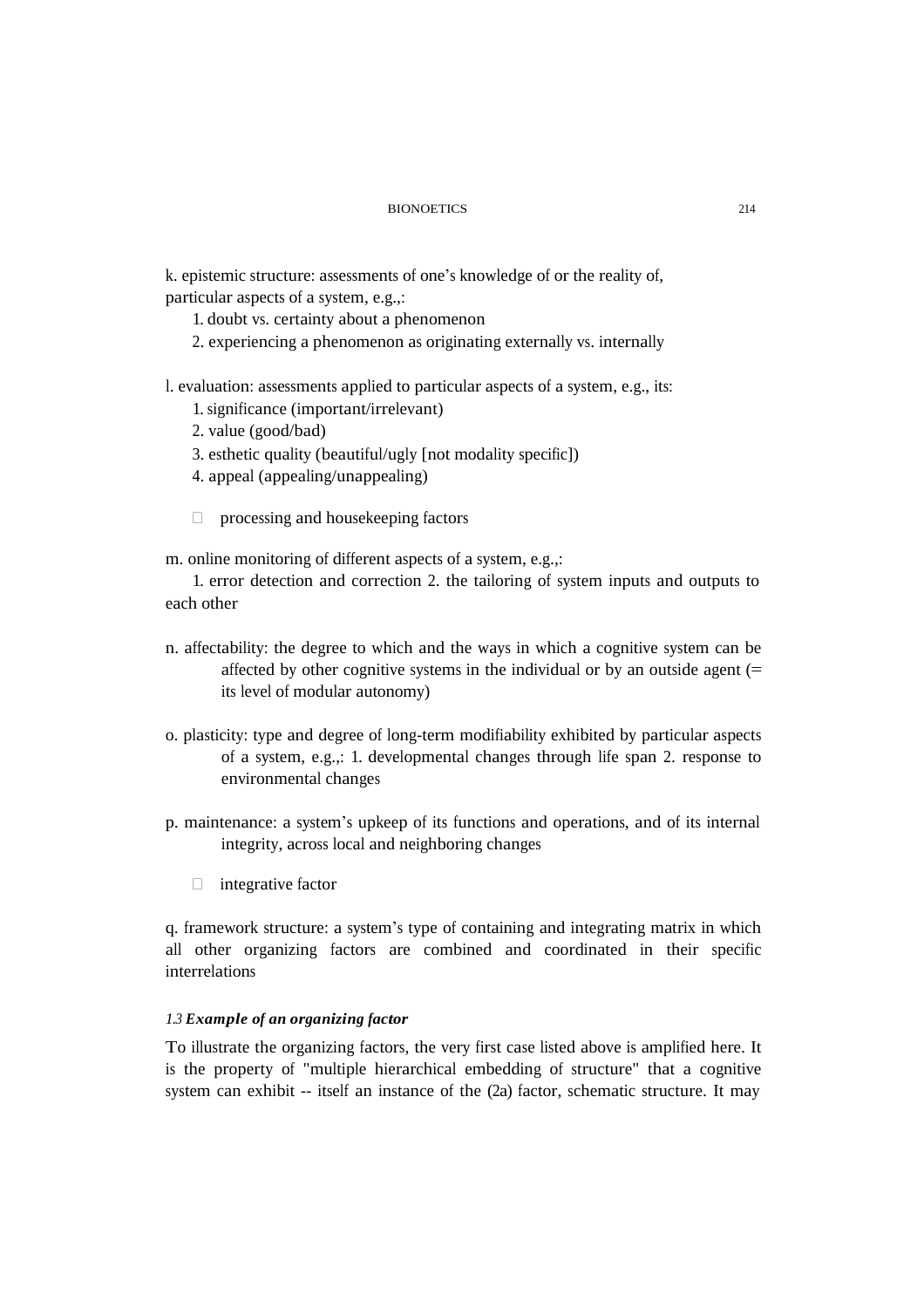well occur across all the cognitive systems, which would make it part of the fundamental structure of cognition. Here and in the rest of the paper, it should be noted, my expertise is only in language, so that all suggestions pertaining to other cognitive systems await the assessments of others with the relevant expertise.

In vision, then, a viewer might be able to perceive the nesting of structures from the coarser-grained to the finer-grained. For example, someone viewing the interior of a restaurant from the entryway might, at the top hierarchical level, perceive its overall framing structure, including the delineations of the room formed by the edges where walls and ceiling meet. The next level embedded within that might consist of the arrangement of elements within the framework, such as the pattern of tables and the people around them. The next level might consist of the particular elements within the arrangement, such as the individual tables and people. The lowest level might consist of the external features or internal structural schema of the individual elements, such as the clothing or Marrian skeletal structure of individual persons.

A comparable hierarchical embedding might occur in the cognitive system of motor control, for example, where a person moves across a room to a table to pick up a pen lying on it. The levels of nesting might then include the whole-body movement across the floor to the table; the arm extending forward during this large-scale movement; and the hand orienting and the fingers on the hand curling in preparation to grip the pen during the arm's reach.

The cognitive systems of reasoning and planning also show multiple hierarchical embedding. A global conclusion or goal can have local conclusions and goals nested within it, and so on to a potentially great degree of embedding.

Multiple hierarchical embedding is also present in the cognitive system of language, both in syntax and in semantics. It occurs in syntax, for example, in the form of clause embedding. The example sentence in (3) has three levels of clause embedding, shown by the bracketing.

(3) The woman [holding the baby [that's drooling]] is my sister.

And the nesting of, for example, spatial structures can be represented semantically. The sentence in (4e) expresses a nesting of five levels. The five sentences in (4) build up to it one level at a time. In particular, the sentence in (4b) results from (4a) through a semantic process of "multiplexing"; that in (4c) from (4b) through a process of "bounding"; that in (4d) from (4c) through an additional process of multiplexing; and finally, that in (4e) from (4d) through an additional process of bounding.

(4) a. I saw a duck (in the valley).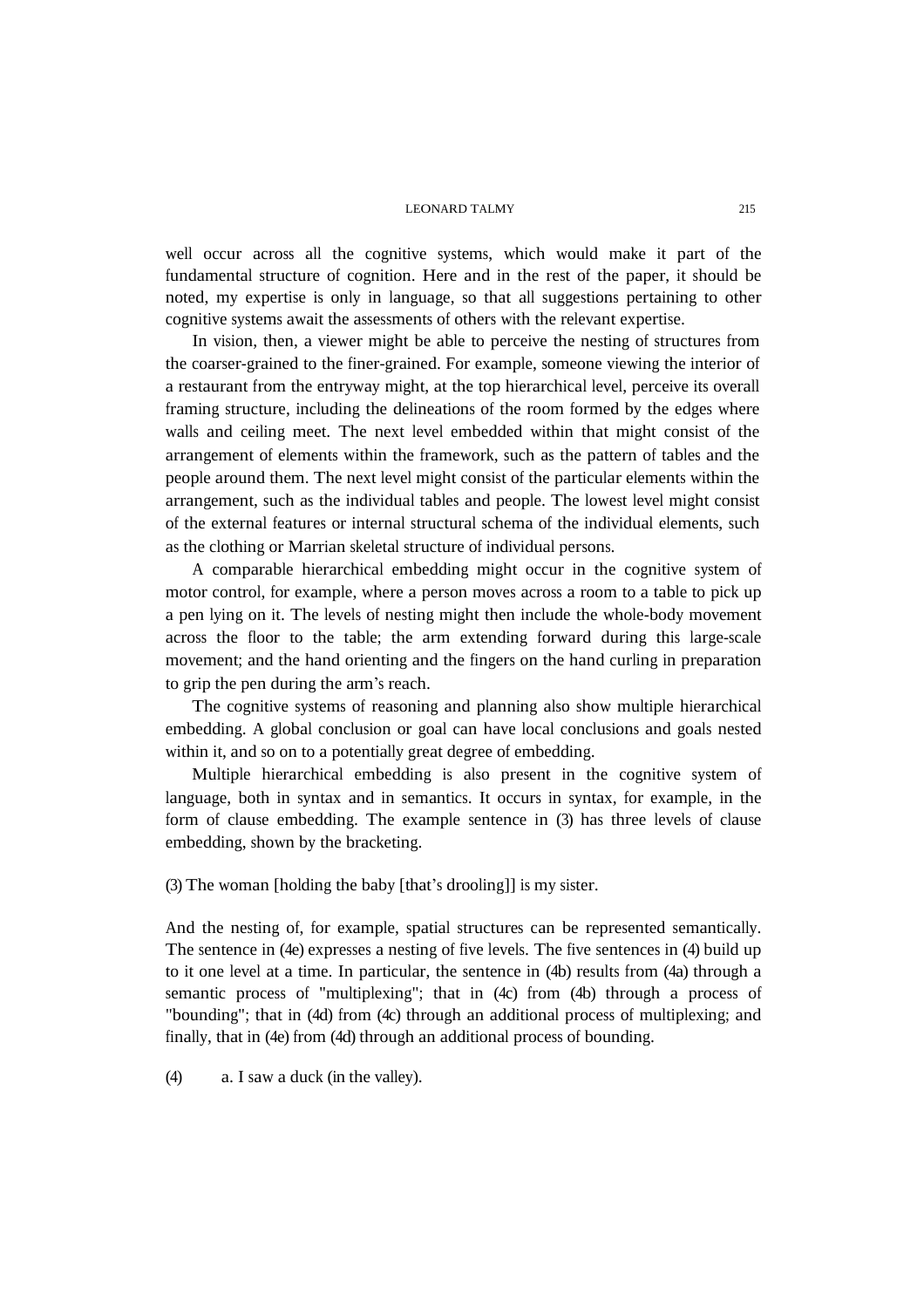b. I saw ducks (in the valley).

c. I saw a group of 5 ducks (in the valley).

- d. I saw groups of 5 ducks each (in the valley).
- e. I saw 3 acres of groups of 5 ducks each (in the valley).

The sentences in (5) show a wholly analogous semantic representation of temporal structure, again attaining five levels of embedding.

(5) a. The beacon flashed (as I glanced over). b. The beacon kept flashing. c. The beacon flashed 5 times in a row. d. The beacon kept flashing 5 times at a stretch. e. The beacon flashed 5 times at a stretch for 3 hours.

The structural complexes shown embedded in the preceding two examples are presented in their abstract form in (6).

(6) a. ! b. ...!!!!!!... c. [!!!!!] d. ... [!!!!!] - [!!!!!] ... e.  $[$  [!!!!!] - [!!!!!] ... [!!!!!] - [!!!!!] ]

# *1.4 Three Accounts of Overlap and its evolution*

It can be proposed that some neural mechanism underlies any property -- that is, an organizing factor, or a particular realization of an organizing factor -- that appears in a cognitive system. Then what can be said if the same property appears in two or more cognitive systems? An example of a property doing so might be the one just considered, that of multiple hierarchical embedding. The neural architecture underlying such a commonality and how it might have evolved require an account (see Talmy 2007). Three accounts are proposed here.

First, the neural mechanism might exist separately in the brain, not as part of any particular cognitive system, and all cognitive systems with the common property tap into it. As each such system evolved, it in turn established connections with that mechanism.

Second, the neural mechanism might exist as part of a particular cognitive system, but only that one. Other cognitive systems with the same property tap into the mechanism in that one location. The mechanism would then have evolved as part of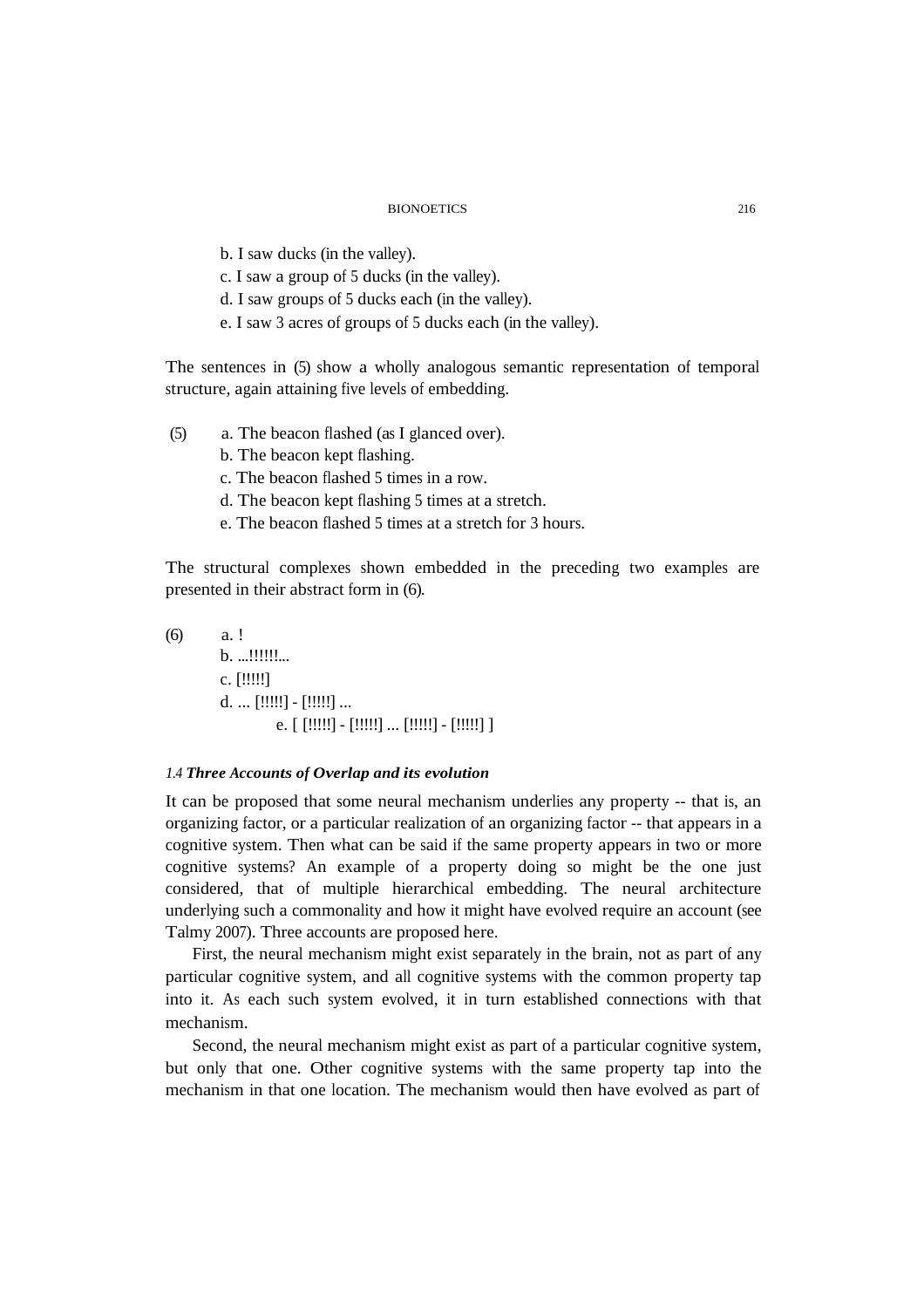the first system, and as later systems evolved, they acquired the property by establishing connections with the first system.

Third, separate instances of the neural mechanism might exist in each cognitive system with approximately the same property. Each instance -- perhaps differing somewhat from the others -- would then have evolved on its own. Three ways in which such instances could have ended up similar to each other can be proposed. One is that the mechanism originally evolved as part of one cognitive system, but at some point a duplicate copy of the genes for the mechanism formed and became available for incorporation into a later evolving cognitive system. Another is evolutionary convergence, where similar conditions favor the selection of similar formations. And another, of course, is accidental coincidence.

# 2. NON-OVERLAP OF STRUCTURAL PROPERTIES BETWEEN LANGUAGE AND VISUAL PERCEPTION

In the rest of this paper, we consider just two cognitive systems, language and visual perception. We look at their structural properties, and see that there are some properties occurring in just one system but not the other, as well as properties common to both. These two cognitive systems -- behaving like partially intersecting Venn circles -- are thus seen to manifest the overlapping systems model of cognitive organization.

As argued in Talmy (2000a, chapter 1), in all languages, the meanings expressed by grammatical or "closed-class" forms -- including syntactic constructions -- function to provide conceptual structure. For example, in the overall conception evoked by any sentence, the closed-class forms in the sentence provide most of the structure of that conception (while the lexical or "open-class" forms provide most of the conception's content). Since structural properties are here the main issue of comparison across the two cognitive systems, the language side of the comparison will here always be based on these structural meanings of closed-class forms. For each example discussed below, the relevant organizing factors out of those listed in (2) are indicated in brackets.

### *2.1 prominent in language structuring, minimal in visual structuring*

We begin with properties not common to both cognitive systems, first looking at properties strongly represented in language but minimally, if at all, in vision.

### *2.1.1 Reality status ("mood")* [epistemic structure*]*

Seemingly all languages have grammatical indication for what is traditionally called "mood". This is the reality status of the proposition that the rest of the sentence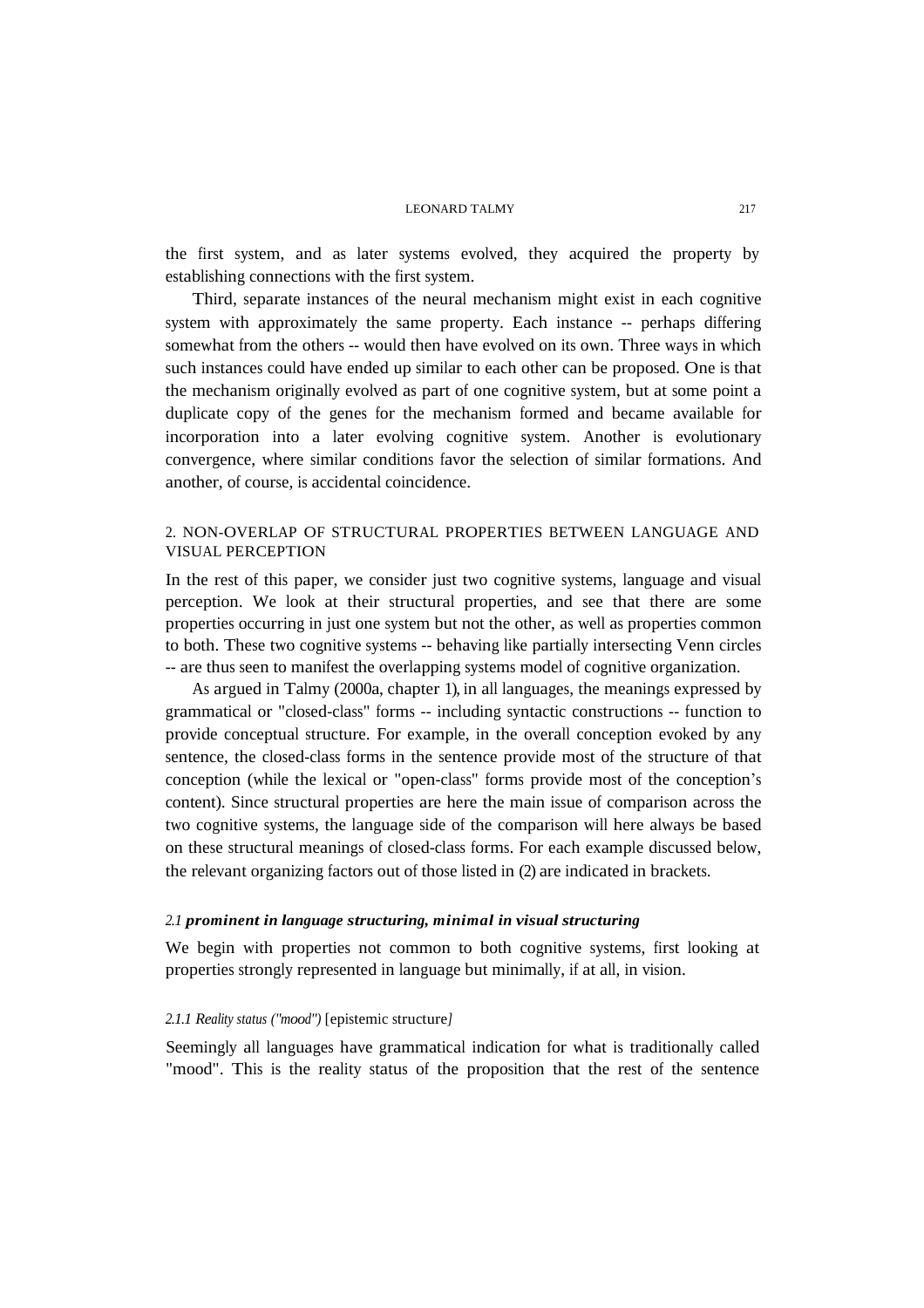indicates. For example, English can grammatically indicate the five types of reality status listed and exemplified in (7).

- ( 7) Grammatical indications in English that an event is:
	- a. actual (indicative): I ate.
	- b. potential: I might eat.
	- c. conditional: I would eat if ...
	- d. counterfactual: I should have eaten.
	- e. negative: I didn't eat.

By contrast, visual perception apparently lacks a range of ways to interpret the reality status of a scene. If viewed, a scene is simply taken to be actual.

# *2.1.2 Modality* [causal structure*]*

Again, perhaps all languages have grammatical indication of what is traditionally known as "modality". Talmy (2000a, chapter 7) subsumes modality under the notion of "force dynamics". This is a sentence's indication of the pattern of forces acting for or against the occurrence of the event indicated by the rest of the sentence. Thus, different force-dynamic patterns are indicated by the different modals in the English sentence in (8). For example, the use of must in the sentence would indicate that the speaker or some other enforcing agency is exerting moral force or the threat of physical force on the addressee toward the indicated action (sitting down on a seat), while the addressee maintains a psychological force that opposes the outside force.

(8) You must / should / may / can take your seat.

Again by contrast, vision apparently lacks a range of different ways to perceive different patterns of forces underlying the occurrence of a scene. If viewed, the scene is simply taken to be in occurrence.

# *2.1.3 addressee's inferred knowledge status ("definiteness")* [epistemic structure*]*

Many languages have grammatical indication of what is traditionally known as "definiteness". In our analysis, this category amounts to the speaker's inference as to the addressee's knowledge status about something referred to in the speaker's sentence. For example, the speaker's use of the "definite" form the in the sentence in (9a) indicates that he infers that his addressee can readily identify the cat being referred to. It might be a pet belonging to them both. But in (9b), the speaker's use of the "indefinite" form a indicates that he infers that his addressee can not readily identify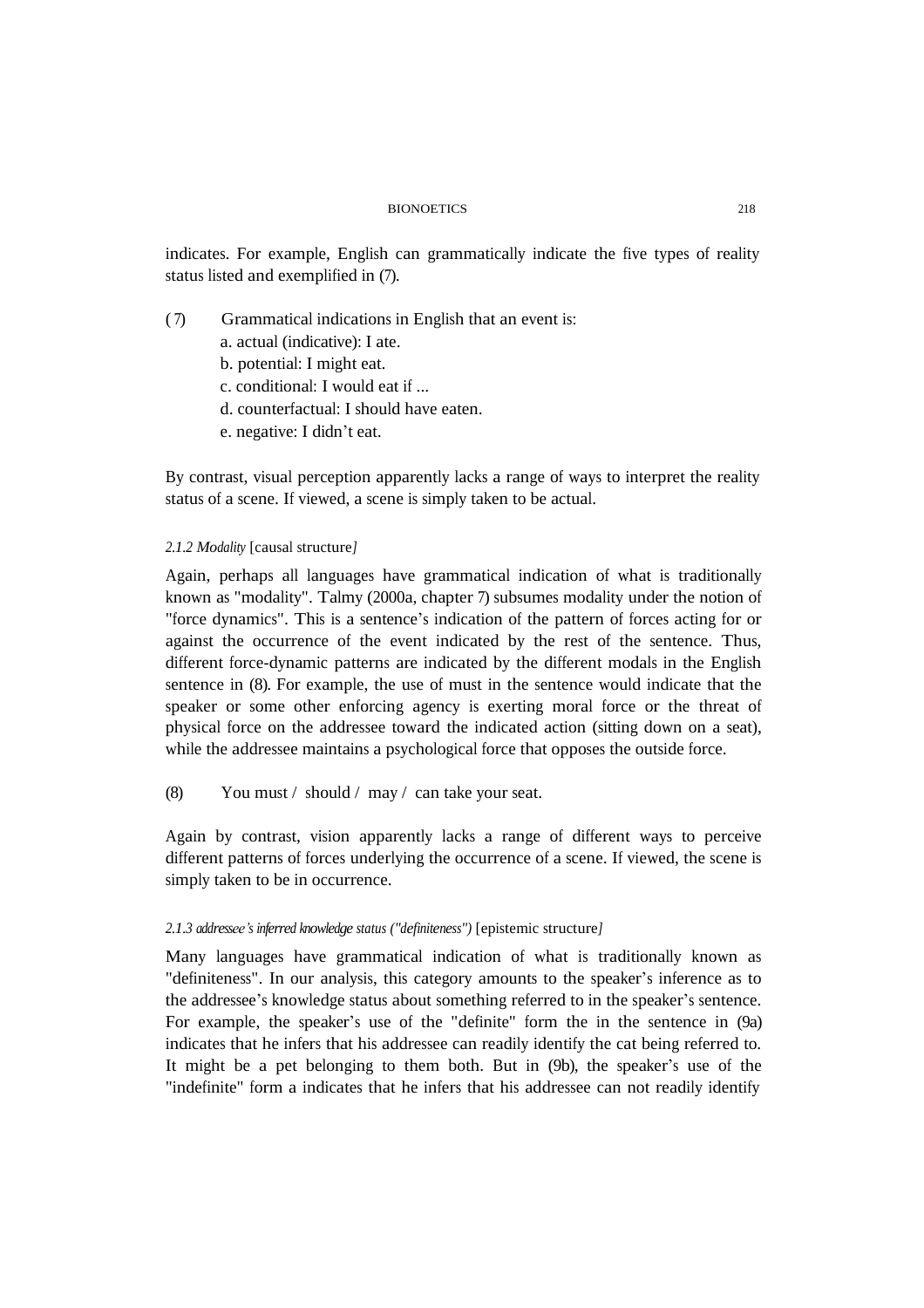the cat being referred to. It might have been an unknown cat encountered along the way.

(9) a. I fed the cat. b. I fed a cat.

In vision, by contrast, a viewer's perception of a particular object in a scene apparently does not regularly include an indication of that object's identifiability for another viewer.

# *2.1.4 speaker's knowledge status ("evidentials")* [epistemic structure]

Many languages have grammatical indications, traditionally called "evidentials", of how the proposition expressed by a speaker's sentence relates to the speaker's knowledge. Some languages obligatorily mark (as with verb inflections) numerous distinctions within this category. These distinctions seem to group into two main divisions. In one division, the speaker indicates her view that the proposition is a fact that is known to her. Separate distinctions within this division can indicate that the knowledge is from the speaker's visual perception (John was chopping wood -- I know because I saw him); from the speaker's causing the result (The beads are on the string - - I know because I put them there); or from the speaker's assumption of common ground (Horses eat grass -- as everyone knows).

In the other division, the speaker indicates her view that the proposition is a possibility or probability that has been inferred by her or reported to her. Distinctions within this division can indicate, in the case of an inference, that it comes from evidence (John must be chopping wood -- I infer this because the access is missing from its usual spot), or from temporal periodicity (John must be chopping wood -- I infer this because it's 3 PM and he usually chops wood at 3 PM); or, in the case of a report, from another's claim (John is apparently chopping wood -- I heard it said).

By contrast, visual perception seemingly does not mark elements within a scene for their relation to the viewer's knowledge or for their evidentiary status. For example, the visual system does not flag an occluded portion of a configuration -- e.g., the portion of a molding behind a cabinet -- as being `unknown' or `inferred as present'. Rather, the system generally "fills it in" unconsciously with the expected characteristics. This perceptual filling-in process is, in effect, the opposite of a linguistic evidential, an "anti-evidential".

The evidential indications of language, if anything, have more in common with the cognitive system of reasoning, which presumably includes assessments of a conception's status as being factual or merely potential, and whether it is known, inferred, or claimed. In terms of the overlapping systems model of cognitive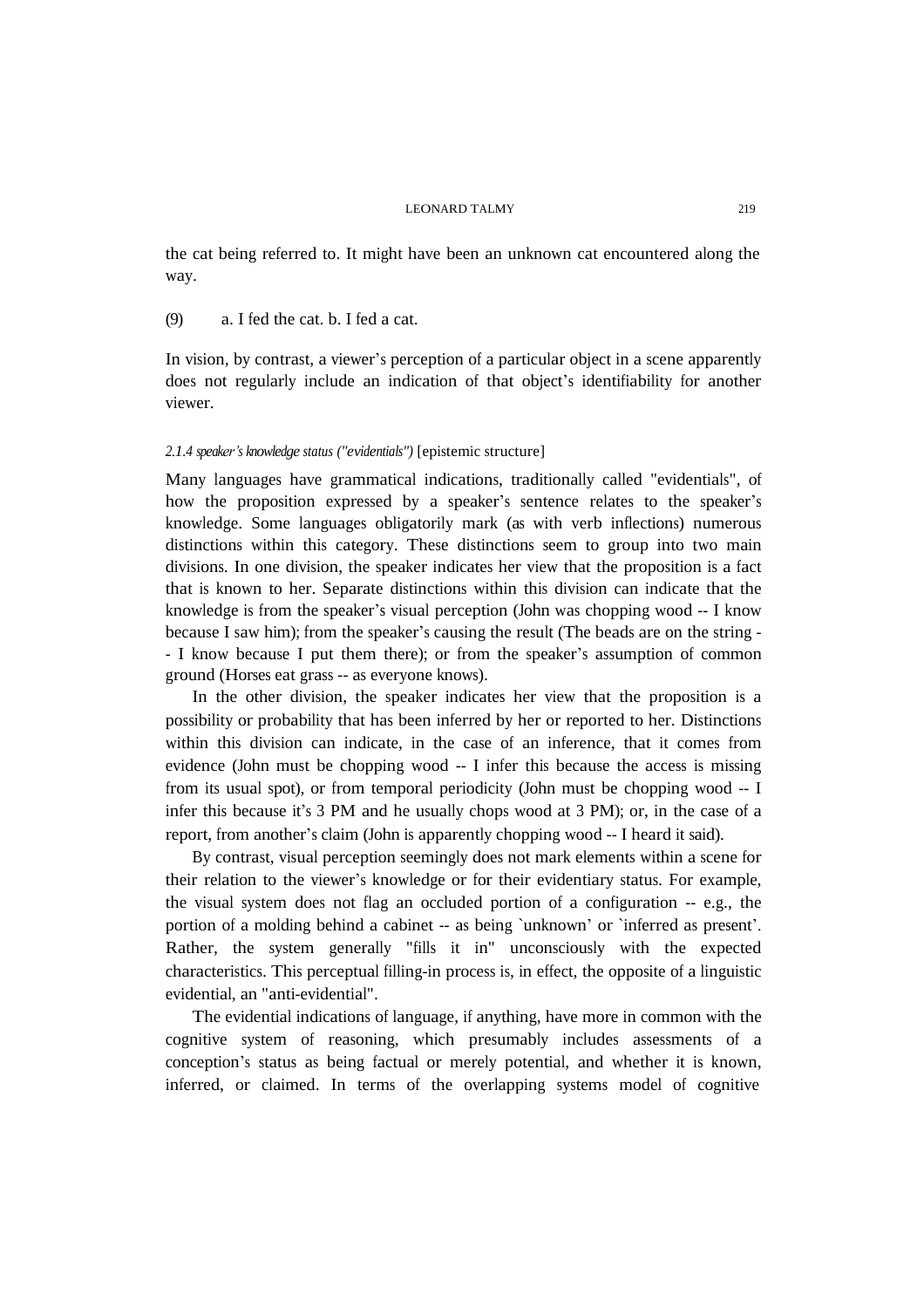organization, then, the Venn circles representing language and reasoning would intersect with respect to evidentiary status, while the circle representing vision would not overlap with that intersection.

# *2.2 prominent in visual structuring, minimal in language structuring*

To continue with areas where the cognitive systems of language and vision do not overlap, we turn now to the complementary case in which vision prominently exhibits structural properties that are only minimally represented in language.

### *2.2.1 Rotation [*schematic + temporal structure*]*

Visual perception can presumably distinguish numerous structural aspects of the rotation that objects and materials can exhibit. These aspects might include the amount of the rotation, the geometric relation of the spin axis to the moving entity, and the orientation of the spin axis.

But in surveying the grammatical indication of rotation across languages, English may be representative in marking only the last of these, the orientation of an entity's spin axis, and then in making only two distinctions within that. The English grammatical form around indicates a vertical spin axis, as in (10a), and the grammatical form over indicates a horizontal spin axis, as in (10b).

(10) a. I turned the pail around. b. I turned the pail over.

English does not have additional grammatical forms that would distinguish, for example, the amount of rotation. Thus, the same word around is used in (11) for all four choices of time length shown there. These time lengths correlate with part of one full circuit, one complete circuit, several circuits, and many circuits around the house.

(11) I ran around the house a. for 20 seconds. b. in 1minute. c. for several minutes. d. for 3 hours.

Comparably, English lacks grammatical forms for distinguishing the geometric relation of the spin axis to the moving entity. Thus, the same word around is used in (12a), where the axis is at the entity's center, in (12b), where it is at the entity's endpoint, and in (12c), where it is wholly outside the entity.

- (12) a. The record spun around on the spindle.
	- b. Each blade of the helicopter propeller made a sound as it spun around.
	- c. The bird kept flying around the pole.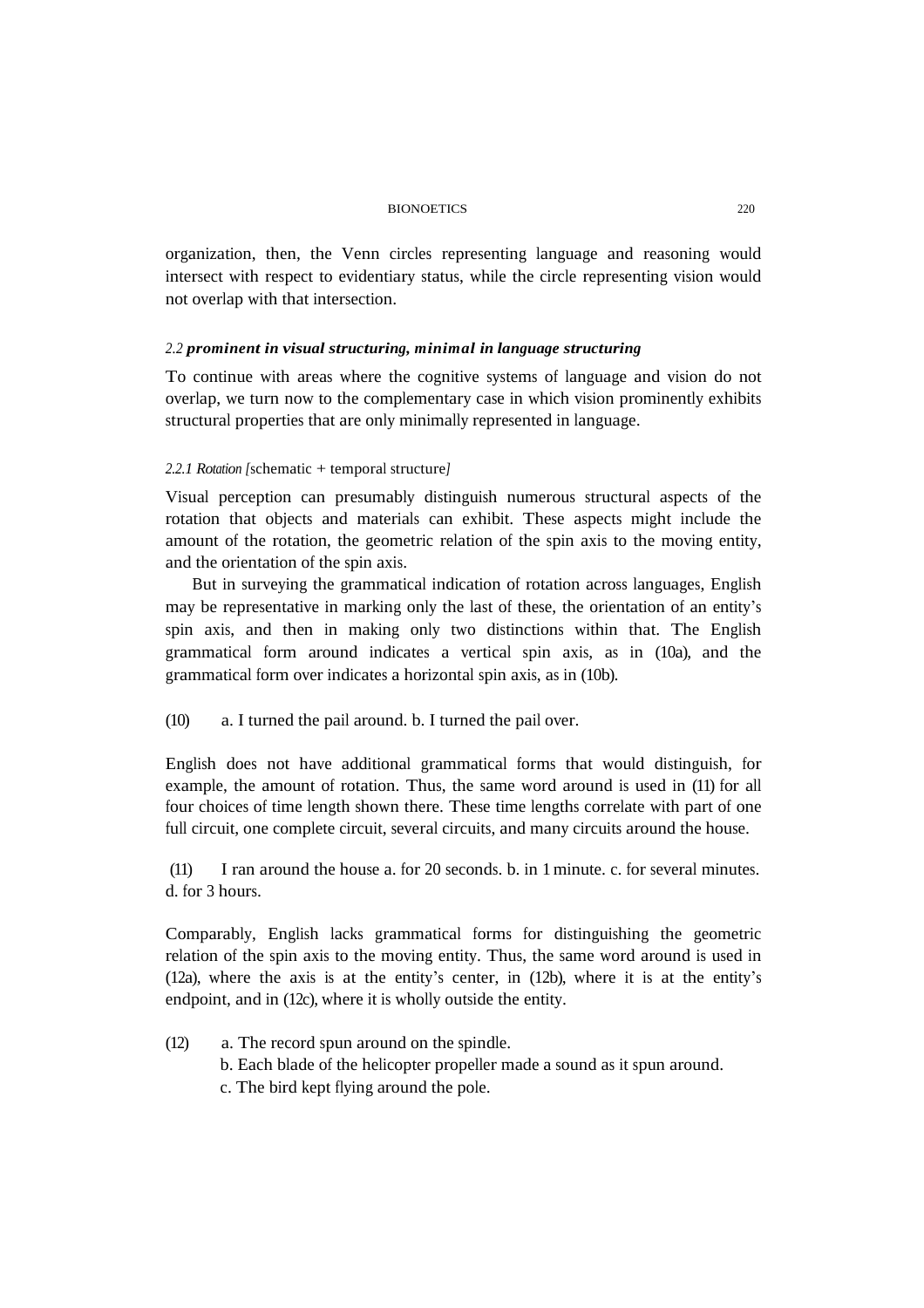Note that as a visual language, American Sign Language -- perhaps representatively of other sign languages -- does in fact structurally represent all these distinctions in its socalled "classifier" subsystem (see Talmy 2003).

# *2.2.2 Dilation (expansion/contraction)* [schematic + temporal + quantity structure]

Visual perception can again presumably distinguish numerous structural aspects of the dilation -- that is, expansion or contraction -- that an entity can exhibit. These aspects might include the cause of the dilation-- the viewer's moving closer to or further from the entity, the entity's moving closer to or further from the viewer, or the entity's autonomous movements; the dimensionality of the dilation -- along a line, over a plane, or throughout a volume; the continuity of the entity -- a single object stretching or shrinking, vs. multiple objects dispersing or converging; the part attended to -- the whole of the entity or just its outer boundary; and, of course, the sign of the dilation -expansion vs. contraction.

But, like many languages, English has grammatical representation only for the last of these structural distinctions. The grammatical form out represents expansion, as in (13a), and the form in represents contraction, as in (13b).

(13) a. When air was introduced into it, the bladder suddenly snapped out. b. When air was removed from it, the bladder suddenly snapped in.

English does not have additional grammatical forms that would distinguish, for example, the dimensionality of a dilation. Thus, the same word out is used in (14) for expansion in 1, 2, and 3 dimensions.

(14) a. The bungee cord stretched out. b. The sheet of rubber stretched out. c. The dough puffed out.

Comparably, English lacks grammatical forms for distinguishing the internal continuity of the dilating entity. Thus, the same word out is used to refer to the expansion of a continuous mass in (15a) and a non-continuous aggregate in (15b).

(15) When the barrel broke, the a. mass of oil /

b. heap of ball bearings it contained spread out in all directions.

Some languages do in addition grammatically mark a non-continuous "together/apart" distinction for two objects vs. multiple objects moving toward or away from each other. But this may be the full extent of structural dilation distinctions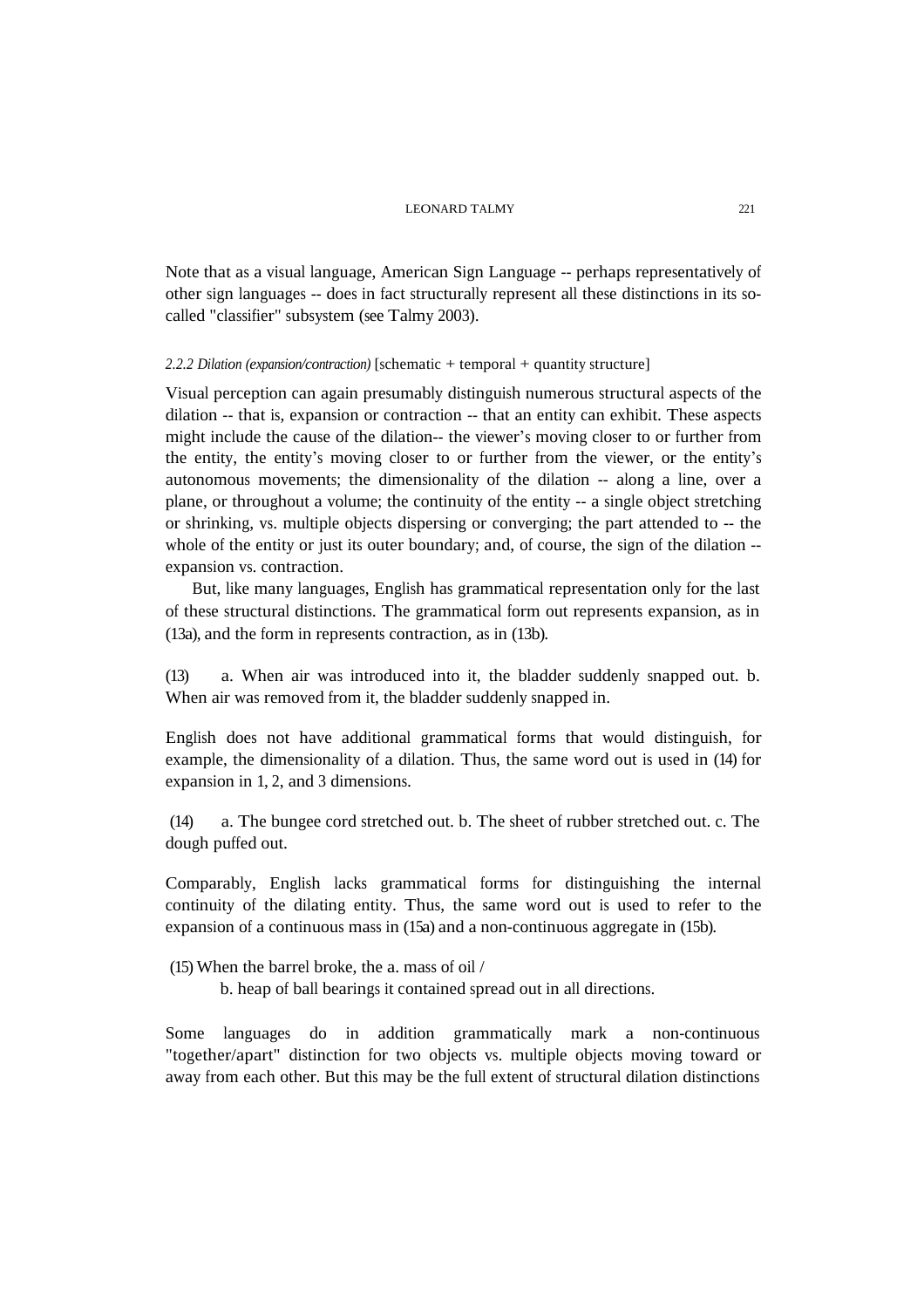in language. Again, as a visual system, American sign Language does mark many of the same structural distinctions as visual perception within its classifier subsystem.

### *2.2.3 pattern of distribution* [schematic (+ temporal) structure]

For a third case, visual perception can presumably distinguish numerous structural aspects of the patterns in which multiple objects can be distributed in space. These aspects can include the density of the objects' distribution, from sparse to dense; the dimensionality of the distribution, whether along a line, over a plane, or through a volume; the evenness of the objects' distribution, from even spacing to clumping; the orientation of the objects relative to each other, as whether several linear objects are all parallel, at perpendicular angles, or at random angles; the shape and arrangement of the objects, as whether they constitute concentric circles or parallel zigzag lines; or the type of texture that can be perceptually associated with a distribution, as in viewing wood grain or sea foam.

Languages, by contrast, seem to have grammatical indication only of the first two of these structural distinctions. English, for example, has distinct prepositional forms for each of the three dimensions where the distribution is sparse, as in (16a), and where it is dense, as in (16b).

(16) a. There are peas along the knife. / on the table. / in the gelatin. b. There are peas all along the knife. / all over the table. / throughout the gelatin.

Perhaps no language grammatically marks whether distributed objects are randomly located, evenly spaced, or in clumps; whether a dense distribution leaves some space or no space between the objects; or if, say, referring to straws on a table, whether they are aligned in parallel, crisscrossing, or at random angles. Once again, American Sign Language regularly represents such structural distinctions in its classifier subsystem.

### *2.2.4 Bilateral symmetry* [schematic structure]

It may be that the perception of bilateral symmetry -- as in viewing people, animals, and some plants from the side -- is a prominent structural feature of vision. If so, language is in strong contrast, with seemingly minimal grammatical representation of it. The only type of case that comes to mind, and then questionably so, is the reciprocal in certain of its uses. Thus in (17), the English reciprocal form each other might suggest an image in which two heads are in bilateral symmetry on either side of their lips meeting.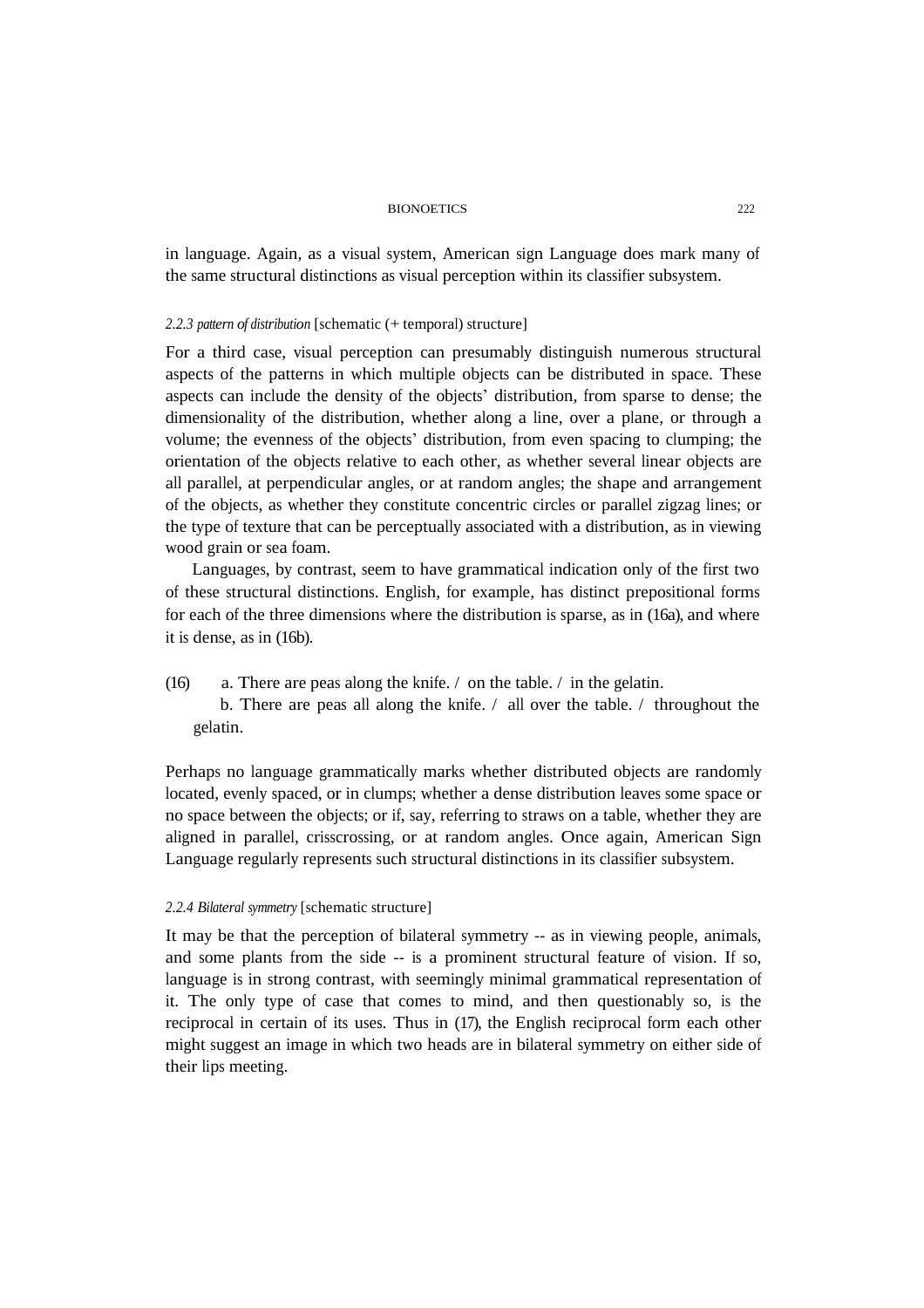### (17) They kissed each other.

# 3. OVERLAP OF STRUCTURAL PROPERTIES BETWEEN LANGUAGE AND VISUAL PERCEPTION

We have just seen that each of the two cognitive systems, language and visual perception, extensively realizes certain structural properties that are minimal or absent in the other, thus illustrating a certain non-overlap of organizing factors across those two cognitive systems. But we now turn to other structural properties that in fact are extensively realized in both cognitive systems, thus illustrating the over-lap of organizing factors across those systems. This brief paper looks only at three such properties, all pertaining to the organizing factor of schematic structure.

## *3.1 Configurational structure [schematic* **(+ temporal) structure]**

One schematic property that seemingly manifests greatly in both cognitive systems can be called "configurational structure". This is the cognitive representation of the structure of an object or an arrangement of objects in space. Perhaps all languages have grammatical forms specifically representing the geometric relation of one object to another. These two objects are respectively called the "Figure" and the "Ground" in Talmy (2000a, chapter 5). English represents these geometric Figure-Ground relations mainly with prepositions. Thus, the preposition in, as illustrated in (18a), indicates that a Ground object (here, the dumpster, vase) can be schematized as a plane so curved as to define a volume of space, and that a Figure object (here, the radio, water) occupies a portion of that volume of space. Comparably, the preposition along, as in (18b), indicates that the Ground object (here, the ledge, trail) can be schematized as a line, and that the Figure object (here, the ball, hunter) can be schematized as a point that moves along its own line, one that is parallel and adjacent to the Ground line. Such prepositions represent what are called "spatial schemas".

- 18) a. The radio is in the dumpster. / Some water is in the vase.
	- b. The ball rolled along the ledge. / The hunter walked along the trail.

Now consider someone directly viewing each of the four scenes depicted in (18). His visual processing may produce schematic representations of the geometric relations of the two principal objects. If so, we conjecture that these visual representations may well be quite comparable to the linguistic representations. If visual schematizations of this sort do occur, the particular spatial configurations most readily abstracted out would need to be determined experimentally, and then compared with the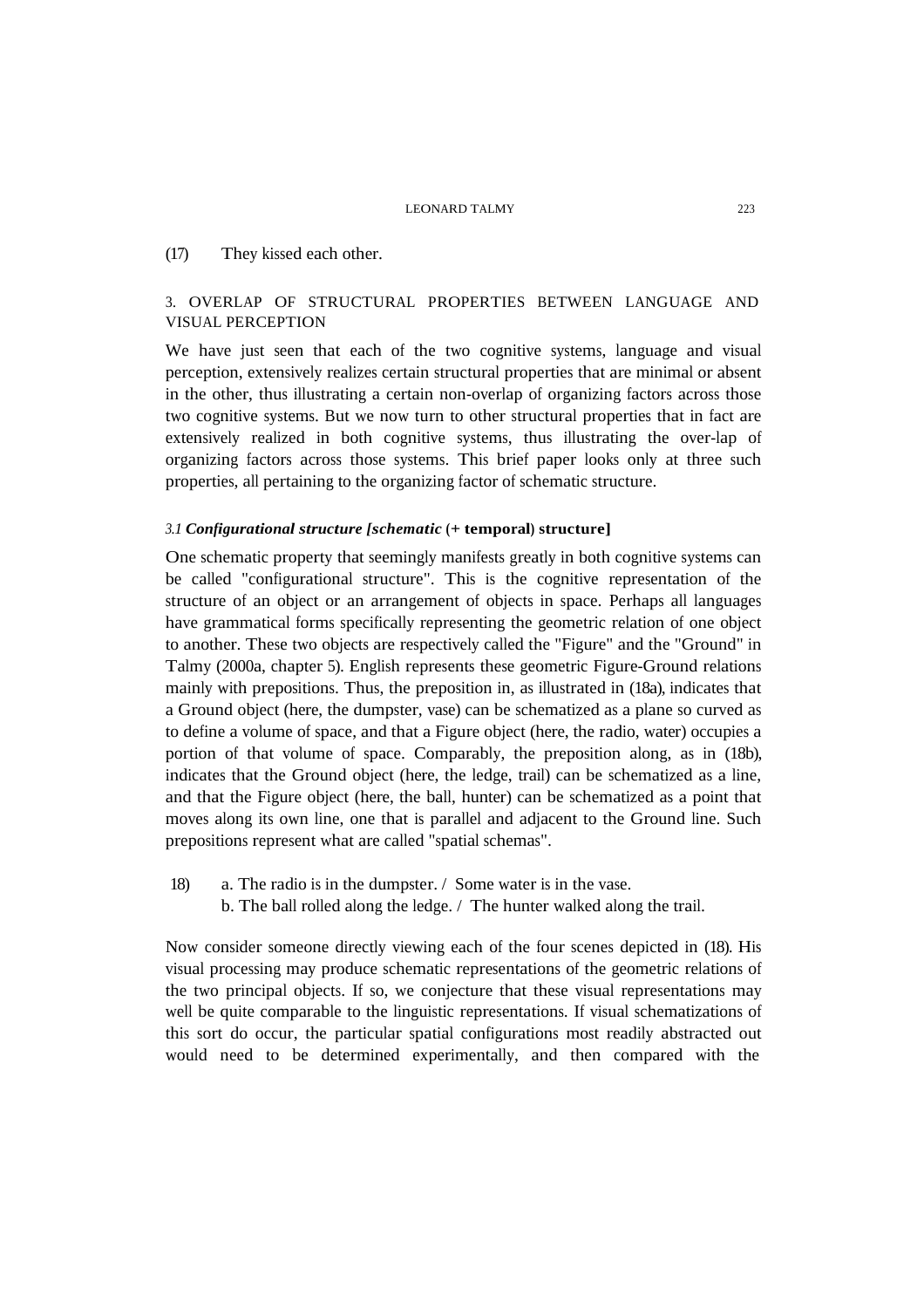configurations most commonly represented grammatically across languages. But overlap is perhaps likely.

### *3.2 Interior structuring within bulk* **[schematic structure]**

Another property involving schematic structure that seemingly manifests greatly in both language and vision consists of the cognitive representation of interior structure within bulk. A representation of this kind -- generally consisting of points, lines, or planes, whether present singly or in an arrangement -- is treated as the skeletal structure of a bulk object. Bulk can extend outward to a certain degree from such a representation, while the representation still functions as its skeletal structure -- and is to that degree "bulk neutral".

Language extensively exhibits this kind of skeletal representation in its grammatically indicated spatial schemas. The same English prepositions just seen in section 3.1 can in fact illustrate the matter. For example, the preposition along can be used in both (19a) and (19b). The preposition's requirement that the Ground object (here, the filament, trunk) be schematizable as a line holds in both cases, including that in (19b), where the bulk of the tree trunk greatly extends radially outward from the schematic line that can be imagined within it.

(19) The caterpillar crawled up along a. the filament. b. the tree trunk.

Visual processing seems to include a comparable form of schematic structure where a viewer perceives virtual delineations within a bulk figure, whose exterior form is all that he sees explicitly. Generally known in vision science as "skeletal structure" or a "topological skeleton", particular formulations of such schematic structure include Marr's (1982) "axes of elongation", and Feldman and Singh's (2006) "medial axis transforms". For example, to pick a vivid image, a viewer looking at a kneeling elephant might perceive something like a virtual skeletal structure within its explicitly seen bulk form.

Another parallel in visual processing may be the stick-figure drawings that a child might make on viewing, say, a standing human figure (Kellogg, 1970). What impinges on the child's retinas consists of the figure's contours, textures, shadings, etc., but what emerges from his hand movements are mainly the lines of a stick figure. The child's cognitive processing must convert that input to this output. Perhaps the processing first produces a perceptual representation of a skeletal structure within the original bulk figure, and then produces an explicit representation of that through a motoric linkup with the perception.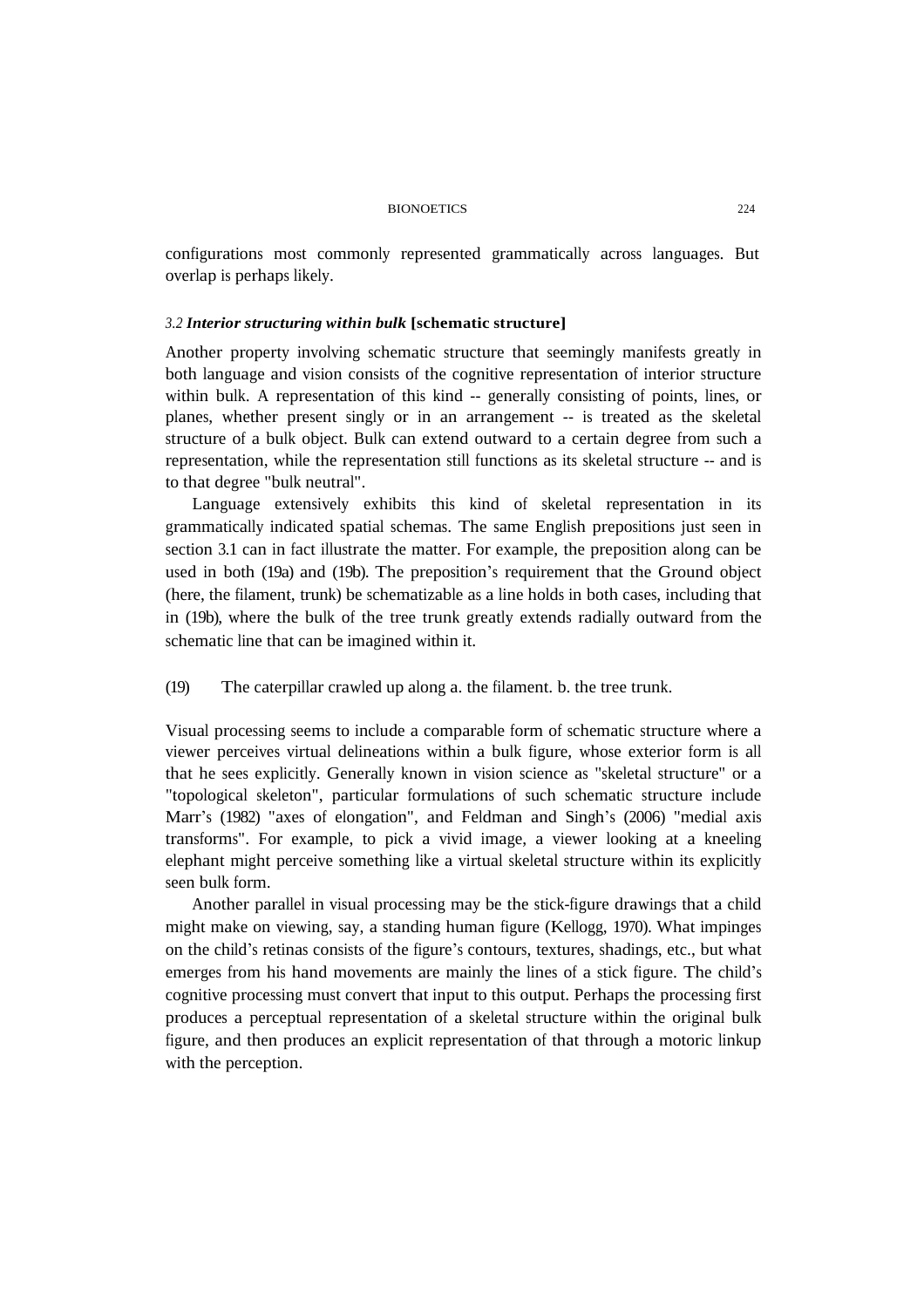### *3.3 The topological character of such structuring* **[schematic structure]**

The spatial schemas represented by grammatical forms across languages seemingly all abstract away from -- that is, are neutral to -- such Euclidean specifics as magnitude and shape. In that respect, they have more the character of mathematical topology (see Talmy 2000a, chapter 1). The English spatial prepositions seen above then also exhibit this topological character. Thus, the preposition in has the four spatial neutralities cited in (20) (appropriate Figure objects can be imagined for each of the eight cases).

20) Topology-like neutralities of the preposition in a. magnitude neutral: in the thimble / volcano b. shape-neutral: in the well / trench c. closure neutral: in the beachball / punchbowl d. discontinuity neutral: in the bell jar / birdcage

It can be conjectured that visual processing produces not only a Euclidean representation of a viewed configuration that includes such specifics as its magnitude and shape, but also a more topological representation. For example, perhaps someone viewing scenes corresponding to the eight linguistic representations in (20) would have a type of perception in which they all manifest a topological relation of inclusion. Such a perceptual representation would lack specifics of size and shape, and would instead consist of one object included or surrounded by another.

# 4. THE LARGER ANALYSIS.

This abridged account is excerpted from a larger analysis of overlapping cognitive systems that we have carried out so far. First, remaining within the comparison of language and vision, this analysis shows that these two cognitive systems overlap further in their representations of causal and force-dynamic structure (2c), of attentional and perspectival structure (2h and i), and of framework structure (2q). Some of this comparison appears in Talmy (2000a, chapter 2).

The analysis has in addition compared the structural representations of grammatical forms in language with structural representations in cognitive systems other than vision. One overall finding is that language structure has much overlap with structure in the cognitive systems of vision, kinesthesia, and reasoning, but little overlap with structure in the cognitive systems of afffect and culture.

For more on comparisons of language with kinesthesia, see Talmy (2000a, chapter 7); on language with affect, see Talmy (2000a, chapter 1); and on language with culture, see Talmy (2000b, chapter 8).